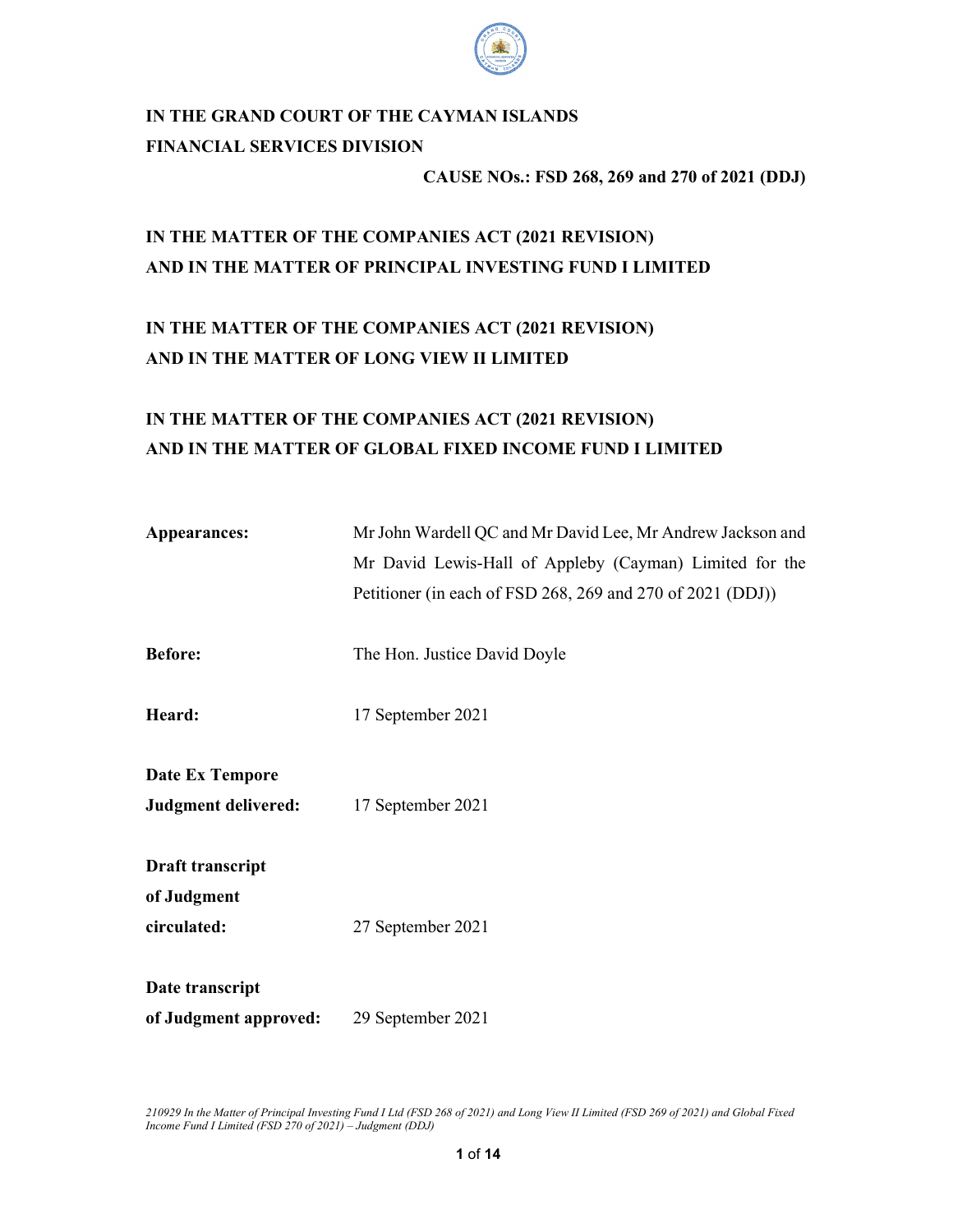

#### **HEADNOTE**

Just and equitable winding up proceedings brought by contributory - ex parte application for the appointment of provisional liquidators over three related Cayman Islands registered funds on grounds set out in the Companies Act (2021 Revision) s.  $104(2)(b)(i)$ , (ii) and (iii)

## **JUDGMENT**

#### Introduction

- 1. On 8 September 2021, on the application of Mr Chai Hsing Wang ("Mr Wang"), I made an order appointing Mr Michael Pearson and Ms Trudy-Ann Scott of FFP Limited as receivers over shares beneficially owned by Mr Wang and held by Credit Suisse London Nominees Limited ("CSLN"). The receivers' appointment over the shares was for the purpose of instructing attorneys to: a) commence just and equitable winding up proceedings in the name of CSLN in respect of certain funds incorporated under the laws of the Cayman Islands; and b) make such related or ancillary applications in the name of CSLN as the receivers shall deem appropriate including but not limited to applications for the appointment of joint provisional liquidators over the funds.
- 2. There are now three urgent *ex parte* summonses in these proceedings which were filed by Appleby (Cayman) Limited on the afternoon of Wednesday 15 September 2021 in the name of CSLN. The Applicant is stated to be a contributory of the three companies, namely:
	- 1) Principal Investing Fund I Limited ("PIF");
	- 2) Long View II Limited ("Long View"); and
	- 3) Global Fixed Income Fund I Limited ("GFIF")

(together the "Cayman Funds")

3. CSLN seek the *ex parte* / without notice appointment of provisional liquidators over

<sup>210929</sup> In the Matter of Principal Investing Fund I Ltd (FSD 268 of 2021) and Long View II Limited (FSD 269 of 2021) and Global Fixed Income Fund I Limited (FSD 270 of 2021) – Judgment (DDJ) the Cayman Funds, all of which are incorporated under the laws of the Cayman Islands.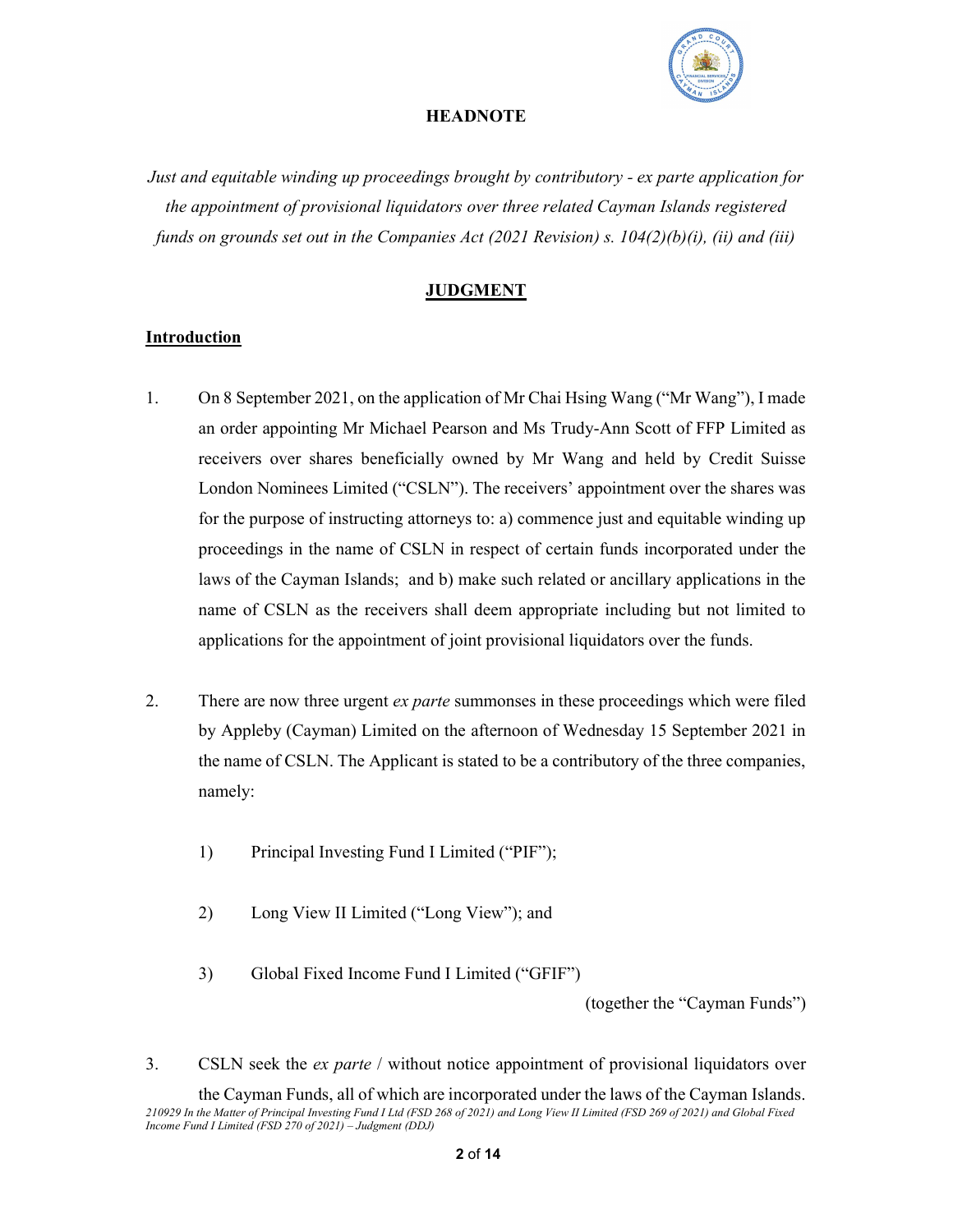

## Appearances

4. Mr John Wardle QC and Mr Andrew S Jackson appear for CSLN and I am very grateful to them for their considerable assistance to the Court and the timely production of some eleven bundles of relevant pleadings, evidence, skeleton argument and authorities and draft orders.

## **Background**

- 5. I now deal with some further background. Mr Wang is stated to be the ultimate beneficial owner ("UBO") but not the registered shareholder of all non-voting participating shares in PIF and Long View, and the UBO of 34% of the non-voting participating shares in GFIF. He is also the UBO of 97.2% of the non-voting participating shares in a related regulated British Virgin Islands ("BVI") domiciled fund named Real Assets (RA) Global Opportunity Fund I Limited ("RAGOF").
- 6. All of the issued management shares in the Cayman Funds and RAGOF (together the "Floreat Funds") are held by entities owned and controlled by the 'Floreat Group', which comprises Floreat Merchant Banking Services Limited and its affiliates and/or one or more of Messrs Mutaz Otaibi, Hussam Otaibi and James Wilcox (together the "Floreat Principals").
- 7. Mr Wang appears to have obtained his wealth from his father and says that he himself is not financially minded. Mr Wang met Mr Wilcox in July 2013 and May 2014 at group healing seminars, run by a Brazilian faith healer in Basel, Switzerland, and Salzburg, Austria, respectively. Mr Wang says that he had discussions with Mr Wilcox and Mr Wilcox indicated that Floreat could help to supervise his financial affairs. As Mr Wilcox was a devotee of the same spiritual healer, Mr Wang says that he felt that Mr Wilcox was a kindred spirit and that he would be trustworthy. Mr Wang seemed happy to let Floreat take over.

<sup>210929</sup> In the Matter of Principal Investing Fund I Ltd (FSD 268 of 2021) and Long View II Limited (FSD 269 of 2021) and Global Fixed Income Fund I Limited (FSD 270 of 2021) – Judgment (DDJ)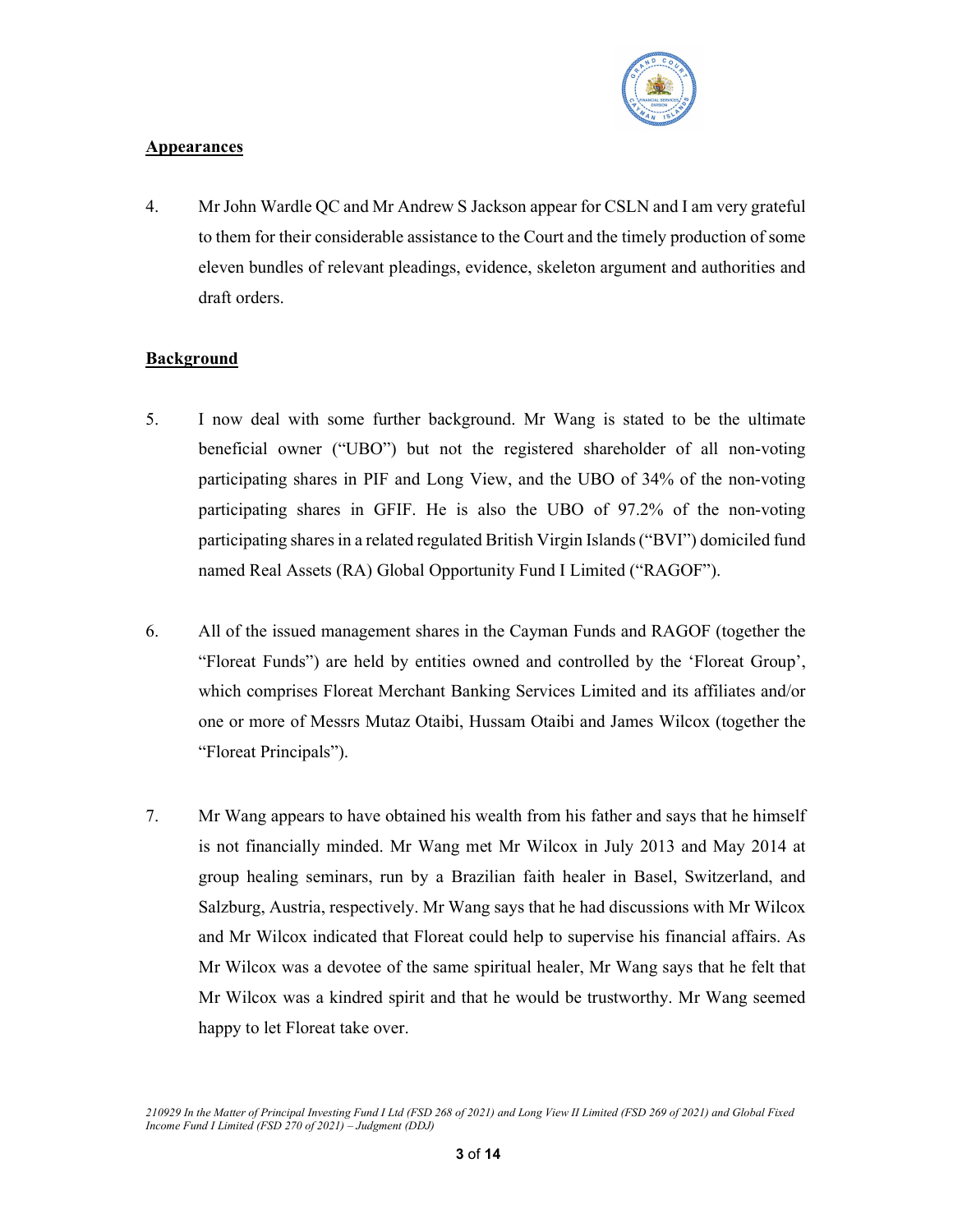

8. The Floreat Funds' directors delegated their respective investment management powers to Floreat entities, which respectively served as the Floreat Funds' investment managers and investment advisors. On what I have read and heard to date, none of the Floreat Funds' respective directors appear to have exercised any real oversight regarding the exercise of such powers. The reality appears to be that each of the Floreat Funds is under the ultimate control of the Floreat Principals.

#### Mr Wang's allegations of wrongdoing

- 9. Mr Wang, who says he has invested approximately US\$500million in the Floreat Funds, makes very serious allegations of misconduct by the Floreat Principals in respect of the Floreat Funds over the course of several years.
- 10. As regard to the Cayman Funds, the main allegations are that:
	- 1) The Floreat Principals have used substantial sums invested by Mr Wang in PIF to acquire, display and enjoy at their personal residences, offices and other property nearly 100 expensive art pieces valued at over US\$10million.
	- 2) GFIF invested US\$61.5million in aviation notes issued by Floreat Fixed Income SA which generated inappropriate and disproportionate fees for its Floreat owned investment manager.
	- 3) GFIF made an investment to fund the development of land on Holbox Island, Mexico, with benefits appearing to accrue to an entity owned by Mr Mutaz Otaibi.
	- 4) Mr Mutaz Otaibi is alleged to have agreed purportedly on behalf of GFIF that a loan termination fee of more than US\$2million due to GFIF would not be repaid to it but would instead be split equally between two companies which he and former Floreat employees respectively owned in their personal capacities

<sup>210929</sup> In the Matter of Principal Investing Fund I Ltd (FSD 268 of 2021) and Long View II Limited (FSD 269 of 2021) and Global Fixed Income Fund I Limited (FSD 270 of 2021) – Judgment (DDJ)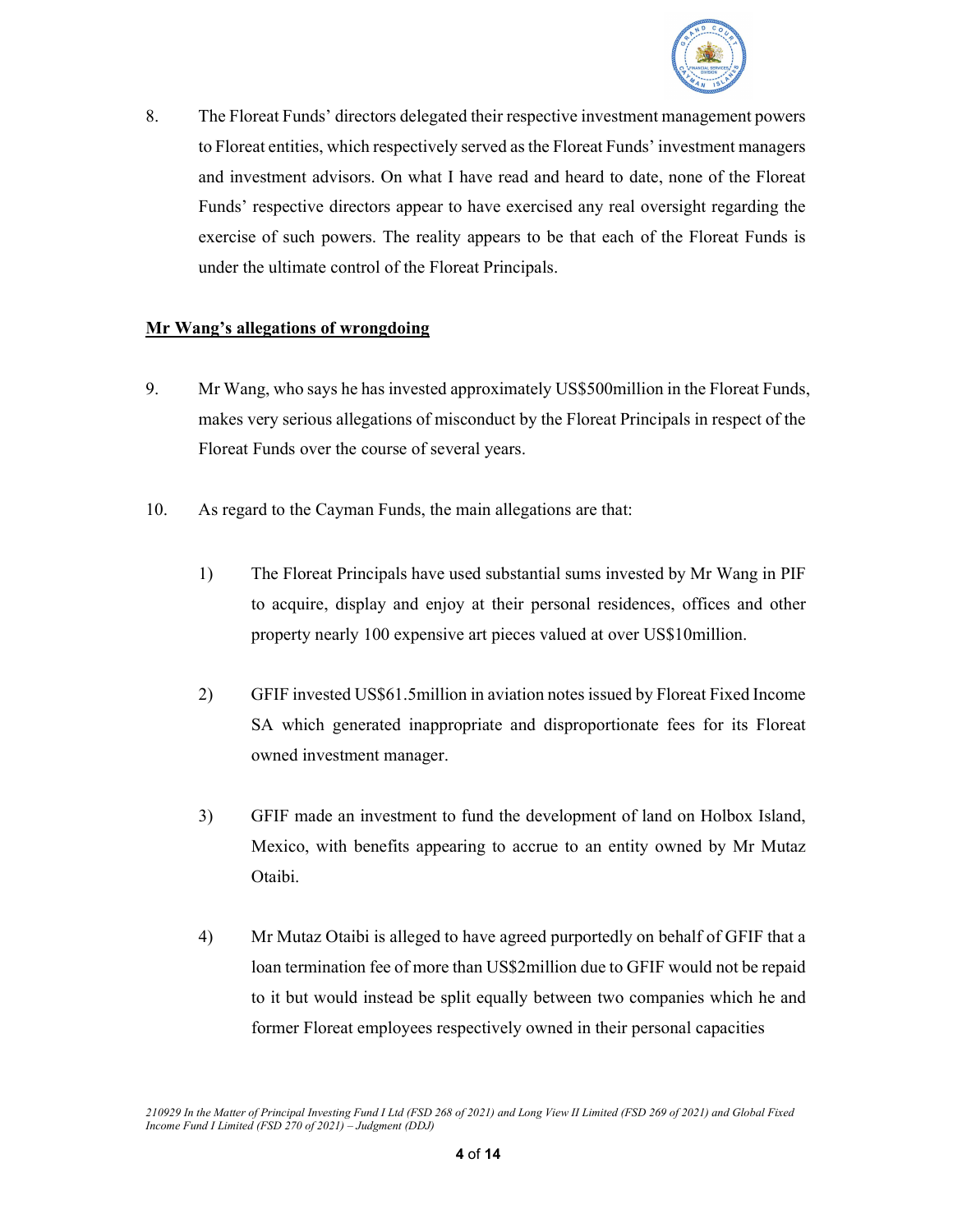

- 5) Unnecessary investment management fees have been charged in respect of Long View for its holding of traded securities generally in firms which are household global names.
- 11. Furthermore, it appears that each of the Floreat Funds has failed to provide net asset valuation calculations on an appropriately regular basis, leading one of the banks to write the value of Mr Wang's investments in both RAGOF and PIF down to zero.
- 12. Mr Wang further complains that, to make matters worse, his straightforward requests for documents and information regarding the Floreat Funds was met with aggression.
- 13. Mr Wang is also concerned over a significant risk that the directors of the Cayman Funds will be coerced into wrongly and unfairly exercising powers to sell and/or compulsorily redeem the shares which Mr Wang ultimately beneficially owns in the Cayman Funds with a view to undermining the legal proceedings. I note the reference to the orchestrated attack by the Floreat Principals and the misuse of the resources of the Floreat Funds in this respect.
- 14. Mr Wang has lost all trust and confidence in Floreat and the Floreat Principals.
- 15. In short it is said that the evidence demonstrates the very real risks that if provisional liquidators are not urgently put in place to hold the ring and further to investigate the affairs of the Floreat Funds and the Floreat Principals:
	- (a) the Cayman Funds' assets will be further diminished;
	- (b) Mr Wang will continue to be oppressed; and
	- (c) that there will be further misconduct and mismanagement, including a risk that relevant books and records may be destroyed and/or fabricated.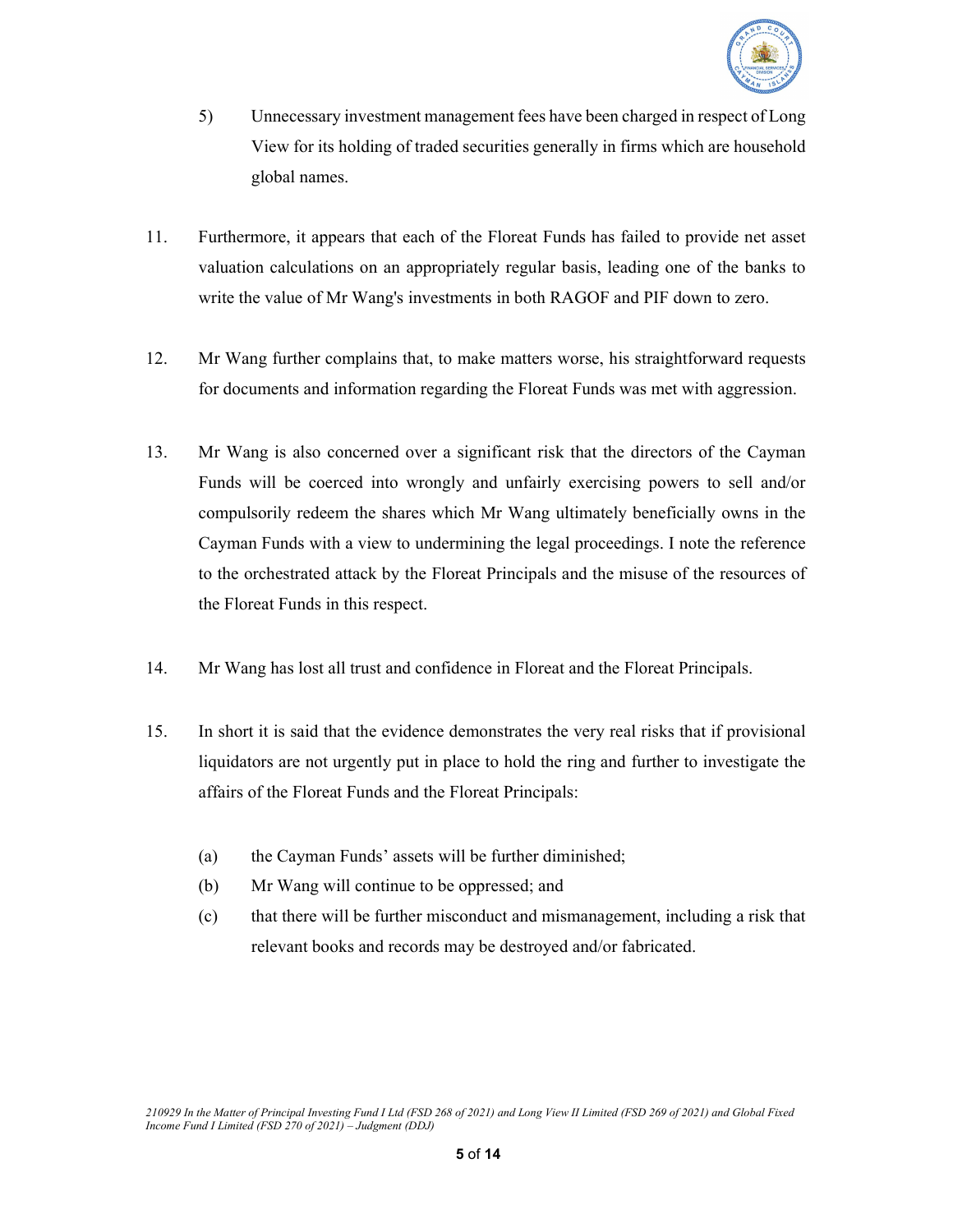

## Related BVI proceedings in relation to RAGOF

16. I should record that Mr Wang has taken the same approach with respect to RAGOF in proceedings before the BVI High Court. On 26 August 2021, Mr Wang successfully obtained an ex parte order appointing receivers over his shares in RAGOF. I am informed that the BVI High Court made a further order, again ex parte, on 1 September 2021 appointing provisional liquidators over RAGOF.

## The relevant law

- 17. I now turn to the relevant law.
- 18. Section 104(1) of the Companies Act (2021 Revision) ("Act") provides as follows:

"Subject to this section and any rules made under section 155, the Court may, at any time after the presentation of a winding up petition but before the making of a winding up order, appoint a liquidator provisionally."

19. Section 104(2) of the Act provides as follows:

"(2) An application for the appointment of a provisional liquidator may be made under subsection (1) by a creditor or contributory of the company or, subject to subsection (6), the Authority, on the grounds that-

- (a) there is a prima-facie case for making a winding up order; and
- (b) the appointment of a provisional liquidator is necessary in order to-

(i) prevent the dissipation or misuse of the company's assets; (ii) prevent the oppression of minority shareholders; or (iii) prevent mismanagement or misconduct on the part of the company's directors."

20. In my recent judgment in *In the Matter of ICG I* (Unreported, FSD 192 of 2021 (DDJ), 4 August 2021) I referred to the four main hurdles applicants seeking the appointment of provisional liquidators pending the determination of a winding up petition had to jump. At paragraph 17(3) of my judgment I stated:

<sup>210929</sup> In the Matter of Principal Investing Fund I Ltd (FSD 268 of 2021) and Long View II Limited (FSD 269 of 2021) and Global Fixed Income Fund I Limited (FSD 270 of 2021) – Judgment (DDJ)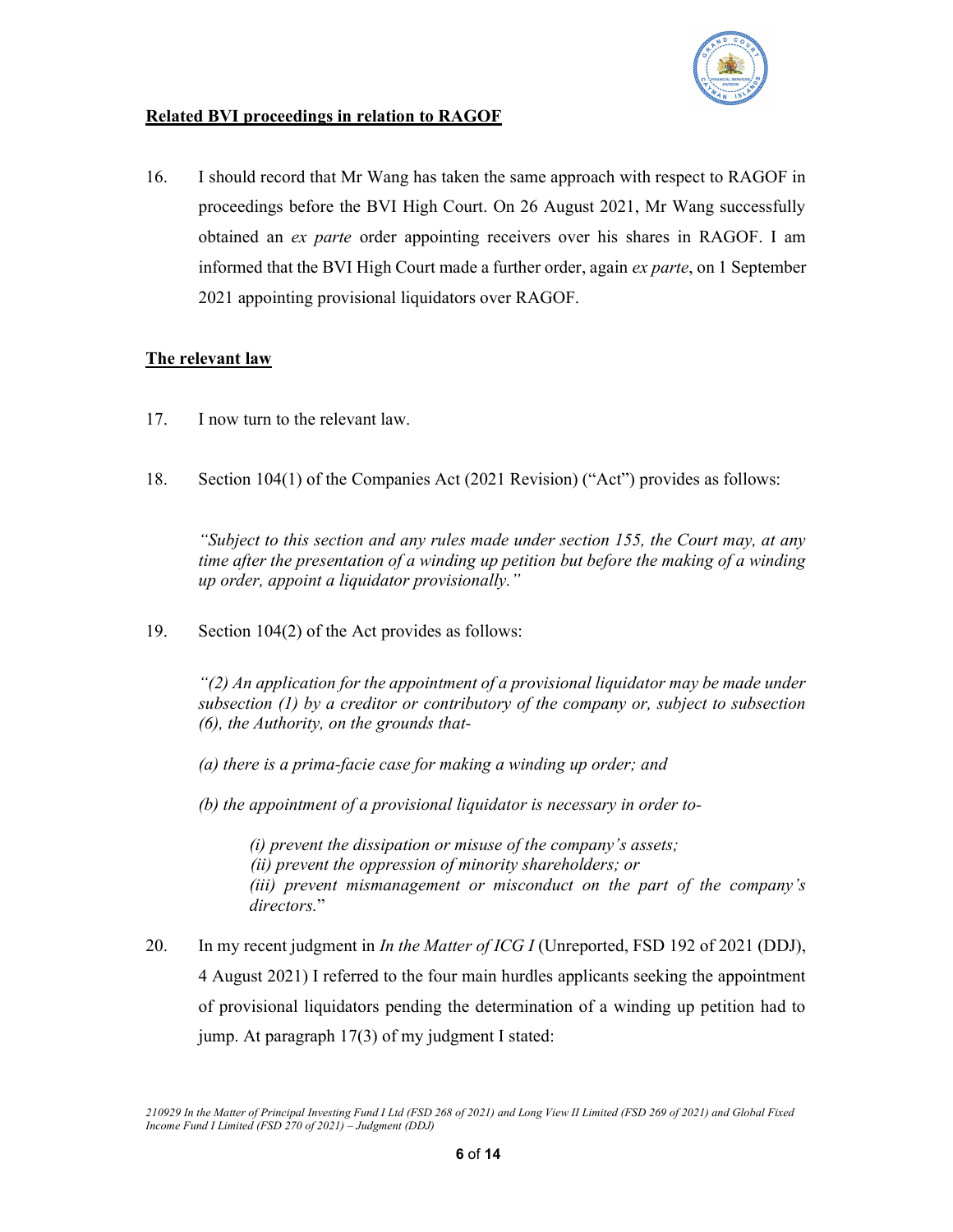

 $\degree$ (3) It can immediately be seen from the plain wording of these provisions that an applicant seeking the appointment of a provisional liquidator pending the determination of a winding up petition has four main hurdles to jump:

(a) The applicant must satisfy the court that a winding up petition has been duly presented and a winding up order has not yet been made (the "presentation of the winding up petition hurdle");

(b) The applicant must satisfy the court that the applicant has standing to make the application i.e. the applicant is a creditor, contributory or the Authority (the "standing hurdle");

(c) The applicant must satisfy the court that there is prima-facie case for making a winding up order (the "prima-facie case hurdle"); and

(d) The applicant must satisfy the court that the appointment of the provisional liquidator is necessary in order to prevent the dissipation or misuse of the company's assets; and/or the oppression of minority shareholders; and/or mismanagement or misconduct on the part of the company's directors (the "necessity hurdle")."

- 21. In another recent judgment in Cathay Capital Holdings III LP  $\nu$  Osiris International Cayman Limited (Unreported, FSD 245 of 2021 (DDJ), 30 August 2021) I endeavoured to outline the legal principles to consider when a Court is being asked to proceed  $ex$ parte and without notice.
- 22. Order 4 Rule 1(2) of the Companies Winding Up Rules 2008 ("CWR") provides that the company is entitled to at least 4 clear days' notice of the application for the appointment of a provisional liquidator *'unless the Court is satisfied that there is some* exceptional circumstance which justifies the application being made ex parte.'
- 23. Section B 1.2(a) of the Financial Services Division Guide under the heading, '*Ex parte* interlocutory applications' provides: "All applications should be made on notice to the other party/parties (if any), even if

that notice has for good reason to be short, unless (i) any Rule or PD provides that the application may be made without notice; or (ii) there are good reasons for making the application without notice, for example, because giving notice would or might defeat the object of the application."

24. I agree with Mr Wardell, who represents the Applicant, when he submits that the introduction of CWR Order 4 Rule 1(2) cannot have been intended to require any

<sup>210929</sup> In the Matter of Principal Investing Fund I Ltd (FSD 268 of 2021) and Long View II Limited (FSD 269 of 2021) and Global Fixed Income Fund I Limited (FSD 270 of 2021) – Judgment (DDJ)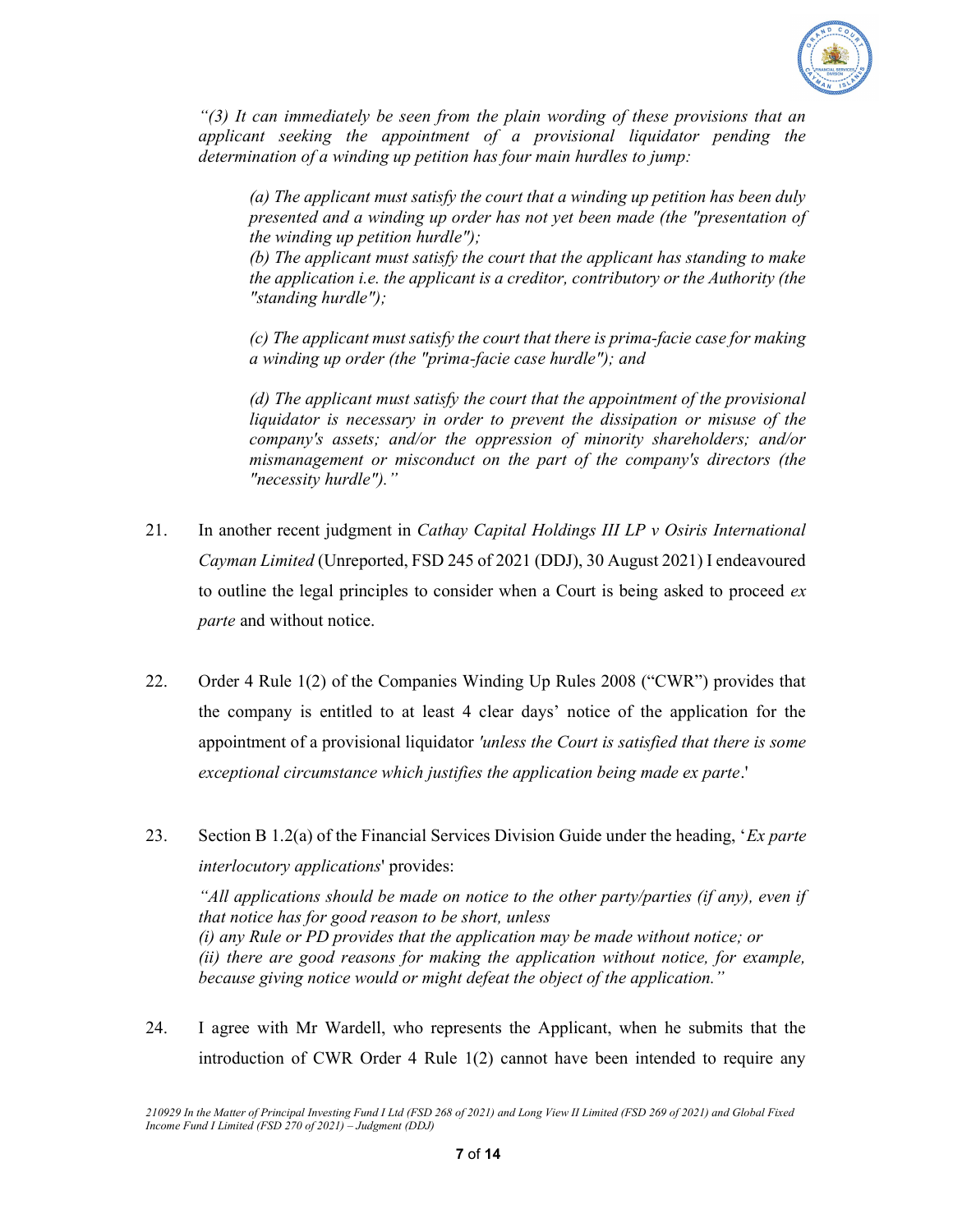circumstance more exceptional than those circumstances which would justify any interlocutory application in civil proceedings being made ex parte / without notice.

## The Ex Parte issue



- 25. The first issue to determine is whether it is appropriate to proceed ex parte.
- 26. I am persuaded that in the exceptional circumstances of these cases there is good reason to proceed on an ex parte basis.
- 27. I agree that giving notice to each of the Cayman Funds would enable the alleged wrongdoers in control of the funds to defeat the object of the applications either entirely or to some significant extent.
- 28. I have noted the serious concerns of the Applicant, including the concerns over:
	- 1) the risk of further dissipation and misuse of the assets of the Cayman Funds;
	- 2) the risk of inappropriate action to compulsorily redeem or sell shares in the Cayman Funds which belong to Mr Wang beneficially and which are legally held and registered in the name of the applicant CSLN on behalf of Mr Wang;
	- 3) the risk of destruction and/or fabrication of relevant fund documents and records, at least some of which may not be held by external service providers who, particularly if regulated, may be trusted to preserve them.

## Determination

29. I turn now to the four hurdles that must be cleared prior to the appointment of provisional liquidators. I am satisfied that the Applicant has jumped the four hurdles I outlined in ICG I (as set out above). I briefly set out my conclusions and reasons as follows in respect of each of the hurdles in respect of each of the three matters before

the Court.

<sup>210929</sup> In the Matter of Principal Investing Fund I Ltd (FSD 268 of 2021) and Long View II Limited (FSD 269 of 2021) and Global Fixed Income Fund I Limited (FSD 270 of 2021) – Judgment (DDJ)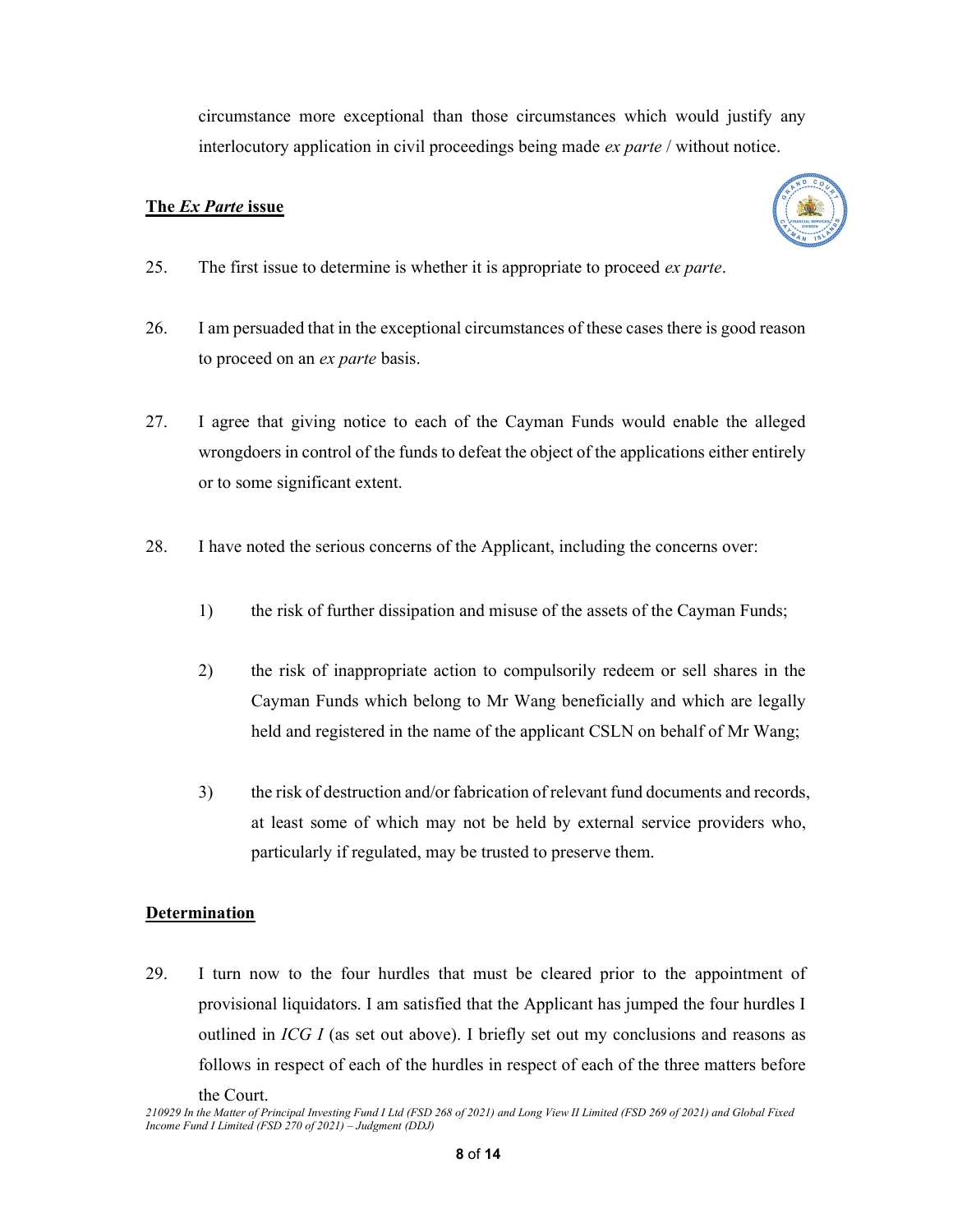

## The presentation of the winding up hurdle

30. Winding up petitions have been duly presented in respect of each of the Cayman Funds and winding up orders have not yet been made. That hurdle has therefore been jumped.

### The standing hurdle

31. The Applicant has standing to make the applications in its capacity as a contributory see the Second Affidavit of Mr Michael Pearson at paragraph 6.

## The prima facie case hurdle

- 32. I have carefully considered the Applicant's concerns and note the reference to:
	- 1) a justifiable loss of trust and confidence in the management of the Cayman Funds due to the lack of probity on the part of the management;
	- 2) oppression by those wielding the votes with respect to each of the Cayman Funds;
	- 3) the alleged fraud from the inception in respect of the Cayman Funds;
	- 4) an irretrievable breakdown in the underlying relationship of mutual trust and confidence; and
	- 5) a pressing need for an investigation into the affairs of each of the Cayman Funds.
- 33. Concerns  $(1)$  and  $(5)$  in particular have persuaded me that there is a *prima facie* case.
- 34. It is well settled that a company may be wound up on the just and equitable ground if it is established that there has been a justifiable loss of confidence in management, for example, on account of serious misconduct or serious mismanagement of the affairs of

<sup>210929</sup> In the Matter of Principal Investing Fund I Ltd (FSD 268 of 2021) and Long View II Limited (FSD 269 of 2021) and Global Fixed Income Fund I Limited (FSD 270 of 2021) – Judgment (DDJ)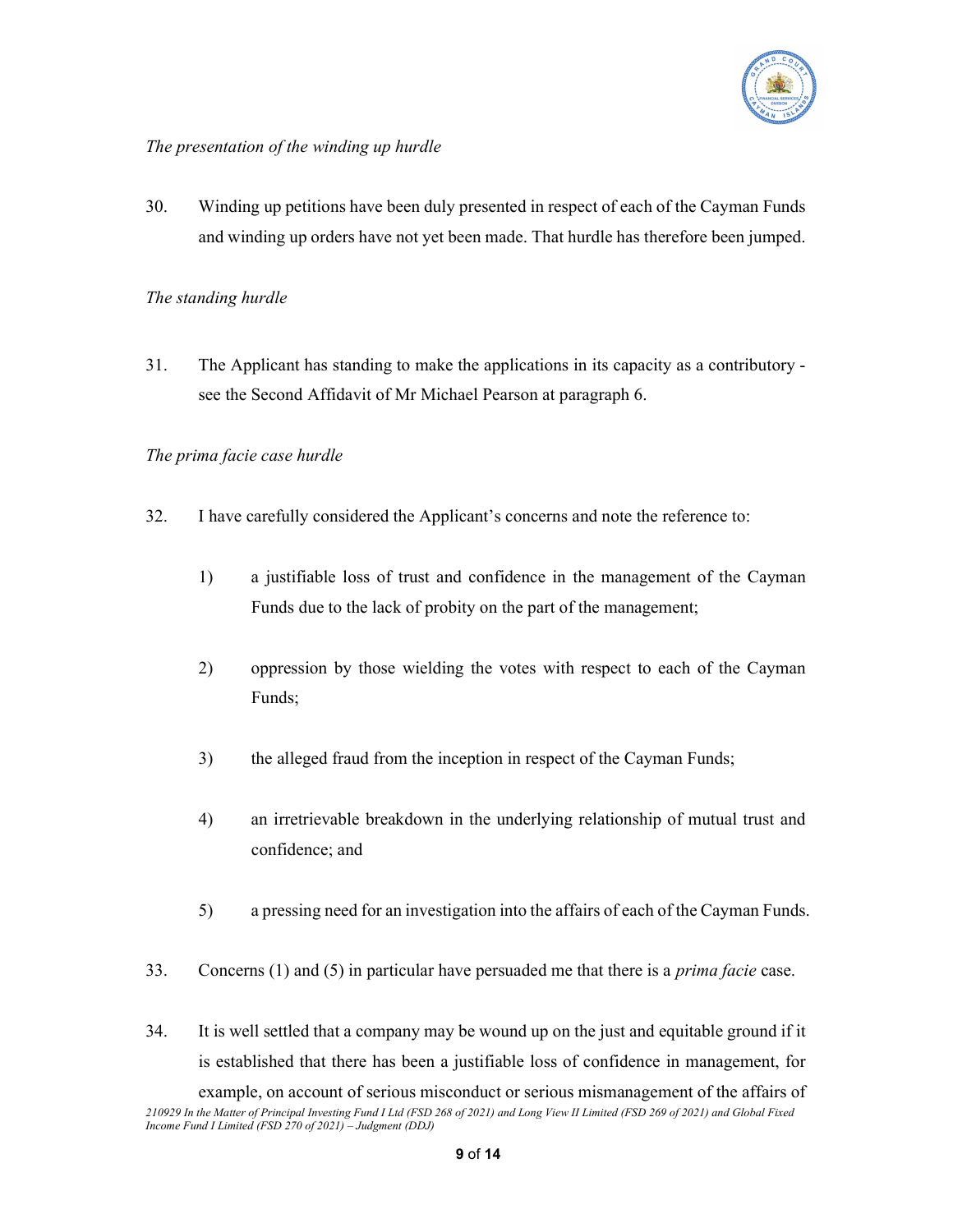

the company by the directors or the majority shareholders (see the judgment of Martin JA in Tianrui (International) Holding Company Limited v China Shanshui Cement Group Limited 2019 (1) CILR 481 at paragraph 22). I also accept, as did Martin JA at paragraph 23 of his judgment in the Tianrui case, that it is also well settled that a winding up petition will not succeed if there exists an adequate alternative remedy which the petitioner has unreasonably failed to pursue.

- 35. In my judgment, the Applicant as a contributory has a tangible interest in any winding up and has no alternative remedy reasonably available to it. Moreover again, based on what I have read and heard to date, it can reasonably be said on an objectively justifiable basis that the Applicant, as a contributory, has lost trust and confidence in the management of the Cayman Funds in light of the serious wrongdoing identified by the Applicant.
- 36. Moreover, Smellie CJ in In re GFN Corporation Limited 2009 CILR 135 (at paragraph 42) helpfully confirmed that the need for an investigation into the affairs of a company can be a free-standing basis for making a winding up order on the just and equitable ground. The Chief Justice also stated (at paragraph 43 of his judgment) that the liquidators should have the power to investigate as widely in the circumstances as may be required, including an investigation into the reasons for the company's failure and the conduct of those concerned in its management.
- 37. Floreat and the Floreat Principals should welcome and fully cooperate with an independent investigation if they have nothing to hide.
- 38. Whichever test is applied, I am satisfied that the Applicant has jumped the prima facie case hurdle. On the face of it, there appears to be a strong case for winding up on the just and equitable ground. Of course, I keep my mind open to persuasion and at a subsequent hearing, having heard all the relevant evidence and arguments, winding up orders may or may not be made.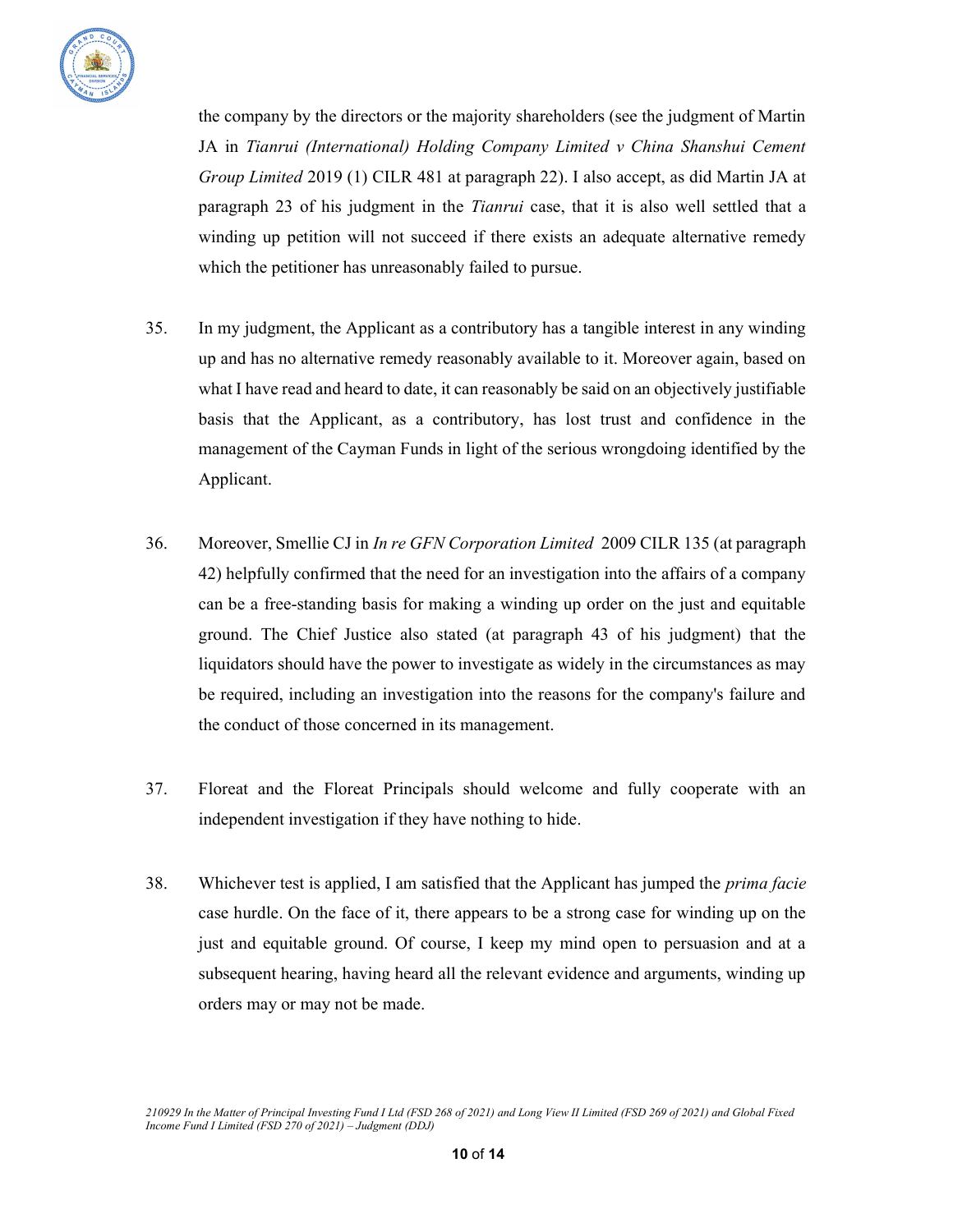39. At this stage, on the basis of what I have read and heard, I am satisfied that there is at least a prima facie case for the making of winding up orders.

## The necessity hurdle



- 40. I turn now to the necessity hurdle. I am also satisfied that the appointment of the provisional liquidators is necessary to prevent the dissipation and misuse of the assets of the Cayman Funds and the possible oppression of minority shareholders and also the mismanagement and misconduct on the part of the directors of the funds.
- 41. It is necessary to take this step of appointing provisional liquidators as no other more proportionate and reasonable alternatives are available to the contributory.
- 42. I am satisfied that there is a serious risk that those in control of the Cayman Funds will engage in dealings with the assets of the Cayman Funds which may result in those assets, or at least a proportion of them, ceasing to be available to the fund to which they belong, ultimately to the detriment of those financially interested in that fund.
- 43. In particular, in respect of the PIF, the Shanti artwork can be readily moved and/or sold. Long View holds traded securities which can be sold immediately and the proceeds dissipated. In respect of GFIF, the diversion of the loan termination fee demonstrates a serious risk of further dissipation of assets.
- 44. There is force in the submission that absent the appointment of provisional liquidators such risks of dissipation and misuse of assets could only be heightened by the threat of winding up orders " which would signal that they should take what more they can while they can" as it is put at paragraph 139 of the skeleton argument.
- 45. I also note the submission in respect of the oppression of minority shareholders, that those in control cannot be trusted to fairly exercise the powers they have to compulsorily redeem the shares held by CSLN over which the receivers have been appointed. These powers are contained in the Articles of Association of each of the

<sup>210929</sup> In the Matter of Principal Investing Fund I Ltd (FSD 268 of 2021) and Long View II Limited (FSD 269 of 2021) and Global Fixed Income Fund I Limited (FSD 270 of 2021) – Judgment (DDJ)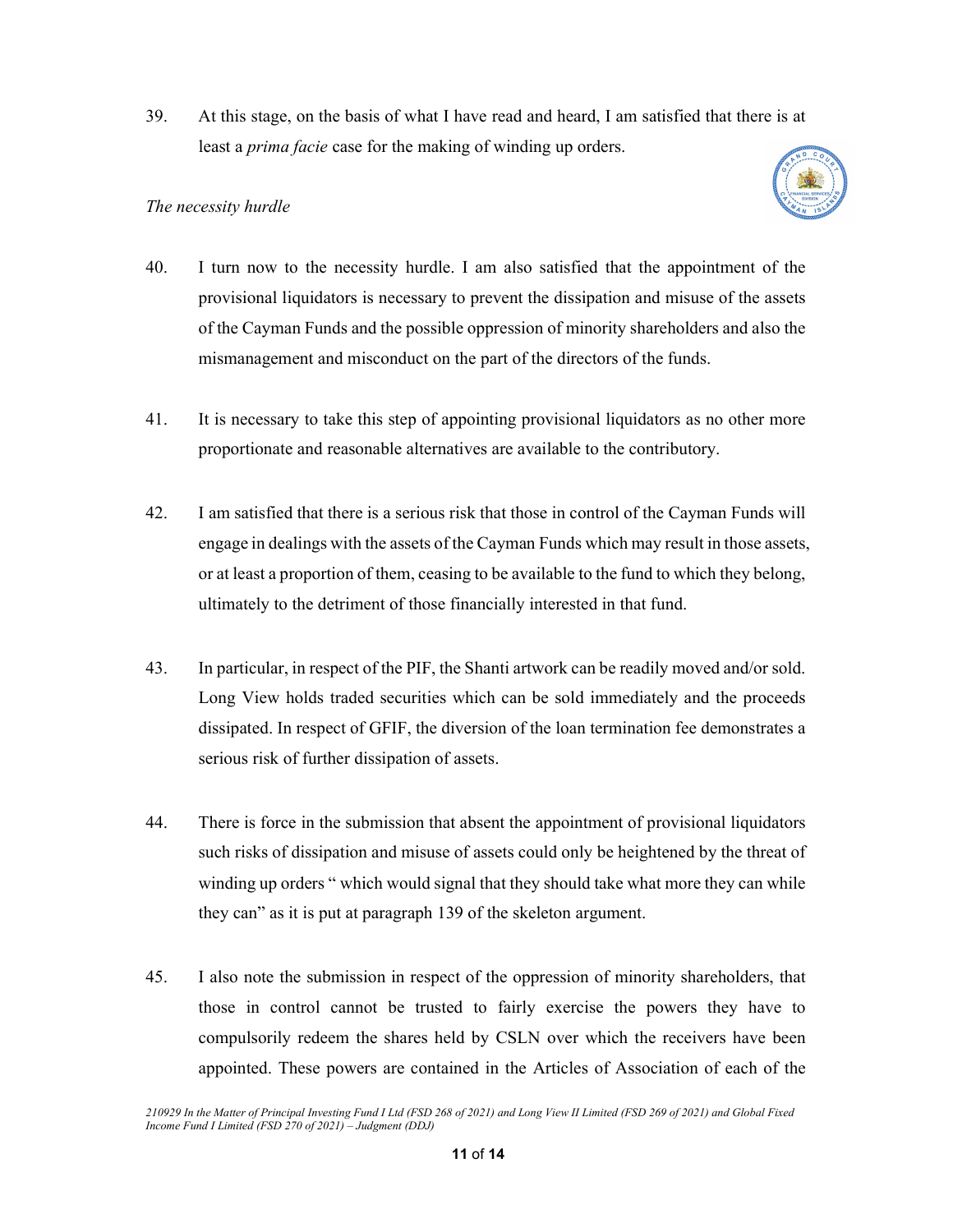

Cayman Funds - Article 12 of PIF's Articles, Article 13 of Long View's Articles and Article 12 of GFIF's Articles. There is a real concern over potential oppression of minority shareholders and the exercise of powers for improper and unfair purposes.

46. As regard to mismanagement or misconduct, Segal J in *In the matter of Asia Strategic* Capital Fund, L.P. (Unreported, FSD 42 of 2015 (NSJ), 30 April 2015) at paragraph 60 stated that the wording in section 104(b)(iii) connotes culpable behaviour involving a breach of duty or improper behaviour involving a breach of the relevant entity's governing documents and governance regime and that this:

"…could involve inaction where such inaction would give rise to a breach of duty and action was needed and possible to protect the interests of the [relevant legal entity]"

- 47. I agree that this may include situations where the evidence shows that the directors have delegated their powers and wrongfully failed to properly supervise the exercise of such powers thereafter.
- 48. Another form of misconduct which is relevant and a serious risk in this case is the loss or destruction of the relevant entity's documents and records.
- 49. I also agree that the balance of convenience with respect to each of the Cayman Funds weighs strongly in favour of provisional liquidators being appointed over each of them.

#### Full and frank disclosure obligation

- 50. I should record that in concluding it was appropriate to proceed  $ex$  parte / without notice and to grant the substantive relief requested I had full regard to all that was written and said in respect of full and frank disclosure.
- 51. In particular, I had regard to:
	- 1) paragraphs 150 to 186 of the Applicant's skeleton argument;

<sup>210929</sup> In the Matter of Principal Investing Fund I Ltd (FSD 268 of 2021) and Long View II Limited (FSD 269 of 2021) and Global Fixed Income Fund I Limited (FSD 270 of 2021) – Judgment (DDJ)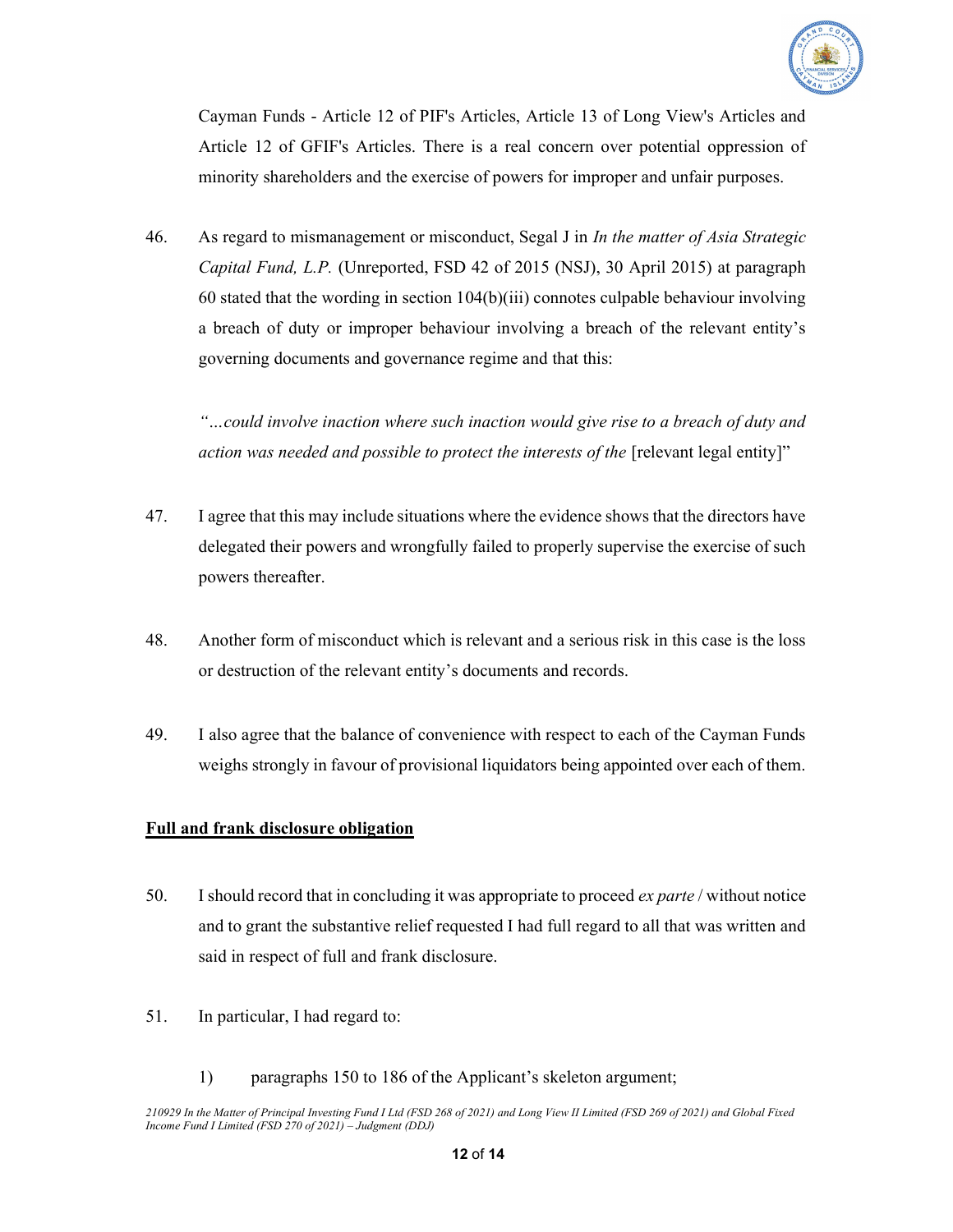

- 2) Mr Wang's second affidavit, especially at paragraphs 240 to 287;
- 3) Herbert Smith Freehill's letter dated 9 April 2021 to Lipman Karas LLP in London; and
- 4) the first witness statement of Hussam Otaibi dated 21 July 2021 in the English Pre-Action Disclosure Proceedings and the second witness statement of Hussam Otaibi dated 24 August 2021 in those proceedings. I note that permission had been obtained to use such in the BVI proceedings and in the proceedings before this Court.
- 52. I have also carefully considered all the factors so properly and eloquently put before the Court by Mr Wardell on behalf of the Applicant this morning, including the further comments made in respect of the Shanti artwork allegations on behalf of the respondents at a hearing in the High Court in London earlier today. I note that a short affidavit confirming this information will be provided to the Court, for the court record, before 3:00pm next Wednesday.

## The Order

- 53. I am most grateful to the attorneys for their valuable assistance to the Court in respect of these matters.
- 54. In summary, I am persuaded that it is appropriate to appoint joint provisional liquidators on an ex parte basis for the brief reasons provided in this ex tempore judgment. I therefore make orders in the terms of the drafts helpfully filed prior to today's hearing, such orders to incorporate the amendments which I specified during my exchanges with counsel.